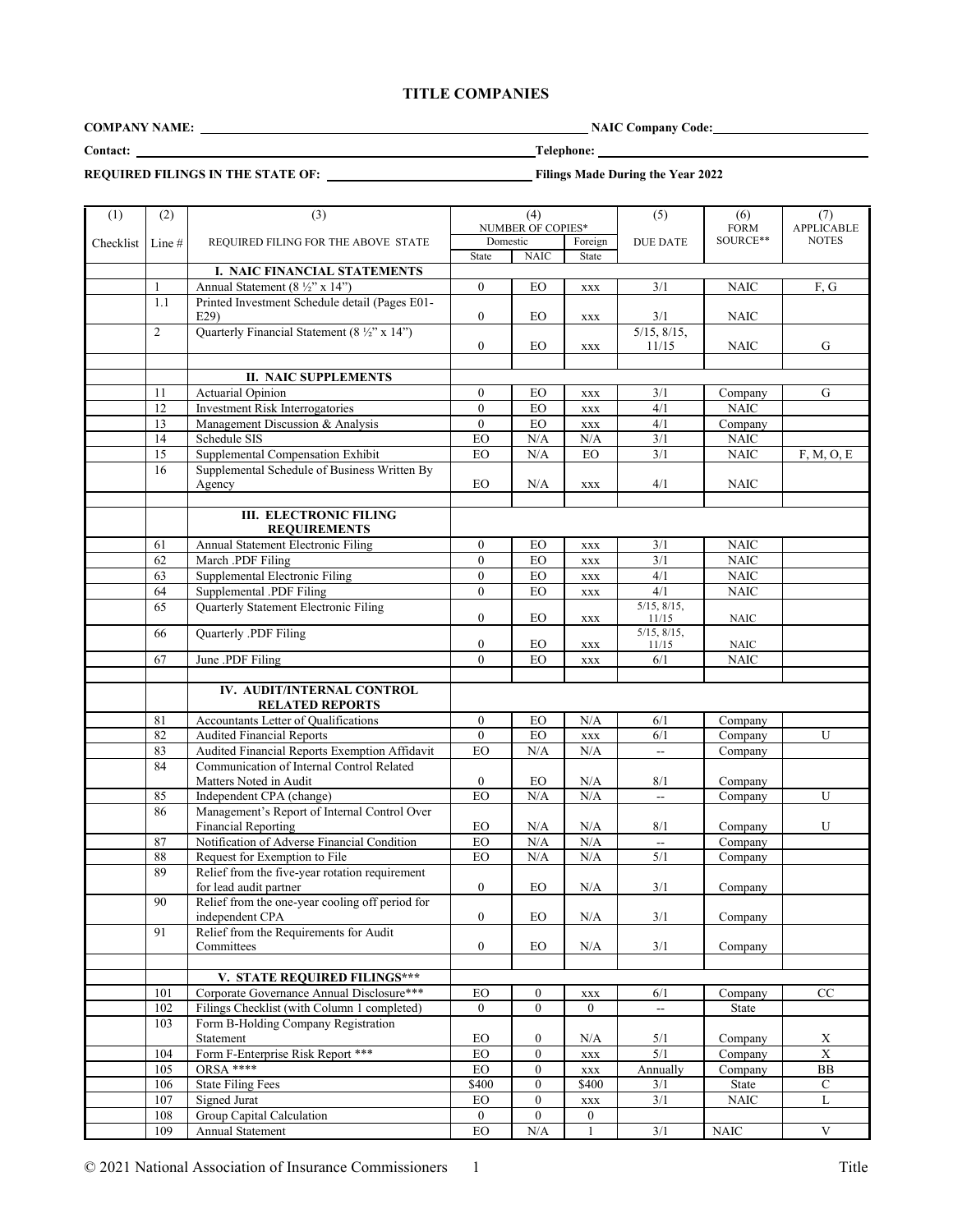|                    | (2) | $\mathfrak{z}$                             |              | NUMBER OF COPIES* |         | (5              | <b>FORM</b>  | <b>APPLICABLE</b> |
|--------------------|-----|--------------------------------------------|--------------|-------------------|---------|-----------------|--------------|-------------------|
| Checklist Line $#$ |     | REQUIRED FILING FOR THE ABOVE STATE        | Domestic     |                   | Foreign | <b>DUE DATE</b> | SOURCE**     | <b>NOTES</b>      |
|                    |     |                                            | <b>State</b> | <b>NAIC</b>       | State   |                 |              |                   |
|                    | 110 | Annual Statement Schedule T Page (Page 42) | EО           |                   | EО      | 3/1             | State        |                   |
|                    |     |                                            |              |                   |         | 4/15, 6/15.     |              |                   |
|                    | 111 | Ouarterly Premium Tax Return               | EО           |                   | EО      | 9/15            | <b>State</b> | D. F              |

**\*If XXX appears in this column, this state does not require this filing, if hard copy is filed with the state of domicile and if the data is filed electronically with the NAIC. If N/A appears in this column, the filing is required with the domiciliary state. EO (electronic only filing).**

**\*\*If Form Source is NAIC, the form should be obtained from the appropriate vendor.** 

**\*\*\*For those states that have adopted the NAIC Corporate Governance Annual Disclosure Model Act, an annual disclosure is required of all insurers or insurance groups by June 1. The Corporate Governance Annual Disclosure is a state filing only and should not be submitted by the company to the NAIC. Note however that this filing is intended to be submitted to the lead state if filed at the insurance group level. For more information on lead states, see the following NAIC URL:** [http://www.naic.org/public\\_lead\\_state\\_report.htm.](http://www.naic.org/public_lead_state_report.htm)

**\*\*\*\*For those states that have adopted the NAIC updated Holding Company Model Act, a Form F Filing is required annually by holding company groups. Consistent with the Form B filing requirements, the Form F is a state filing only and should not be submitted by the company to the NAIC. Note however that this filing is intended to be submitted to the lead state. For more information on lead states, see the following NAIC URL:** [http://www.naic.org/public\\_lead\\_state\\_report.htm](http://www.naic.org/public_lead_state_report.htm)

**\*\*\*\*\*For those states that have adopted the NAIC Risk Management and Own Risk and Solvency Assessment Model Act, a summary report is required annually by insurers and insurance groups above a specified premium threshold. The ORSA Summary Report is a state filing only and should not be submitted by the company to the NAIC. Note however that this filing is intended to be submitted to the lead state if filed at the insurance group level. For more information on lead states, see the following NAIC URL:** [http://www.naic.org/public\\_lead\\_state\\_report.htm](http://www.naic.org/public_lead_state_report.htm)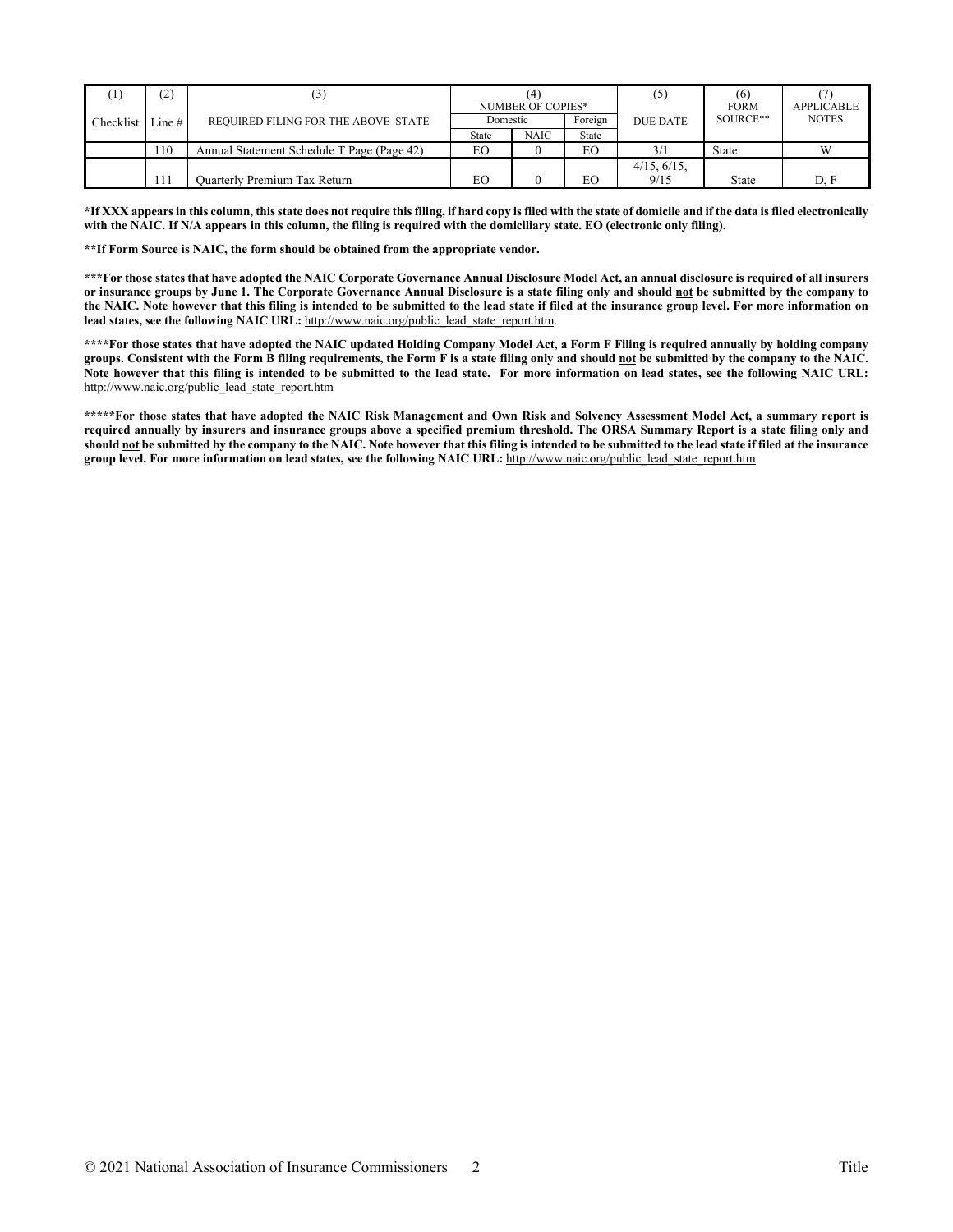|               | NOTES AND INSTRUCTIONS (A-K APPLY TO ALL<br><b>FILINGS</b> ) |                                                                                                                                                                                                                                                                                                                                                                                                                                                                                                                                                                                                                                                                                                                                                                                                                                                                                                                                                                                                                                                                                                           |
|---------------|--------------------------------------------------------------|-----------------------------------------------------------------------------------------------------------------------------------------------------------------------------------------------------------------------------------------------------------------------------------------------------------------------------------------------------------------------------------------------------------------------------------------------------------------------------------------------------------------------------------------------------------------------------------------------------------------------------------------------------------------------------------------------------------------------------------------------------------------------------------------------------------------------------------------------------------------------------------------------------------------------------------------------------------------------------------------------------------------------------------------------------------------------------------------------------------|
| A             | Required Filings Contact Person:                             | Annual Statement & Related Supplemental<br><b>Filings Contact:</b><br>Justin Schrader, Chief Financial Examiner<br>(402) 471-4734 or<br>Justin.Schrader@nebraska.gov<br>Premium Tax Contact:<br>Kristy Hadden, (402) 471-0373 and/or<br>doi.premiumtax@nebraska.gov                                                                                                                                                                                                                                                                                                                                                                                                                                                                                                                                                                                                                                                                                                                                                                                                                                       |
| B             | Submission Requirements/Mailing Address:                     | <b>Submission Requirements:</b><br>All domestic filings, exhibits and statements<br>not filed directly with the NAIC (or otherwise<br>indicated), must be filed through the Nebraska<br>DOI secure electronic portal. Contact Jillian<br>Boston at jillian.boston@nebraska.gov for<br>assistance.<br><b>Overnight Mail:</b> Use street address<br>Nebraska Department of Insurance<br>1526 K Street, Suite 200<br>Lincoln, NE 68508<br><b>Postal Service Address:</b><br>P.O. Box 95087<br>Lincoln, NE 68509-5087                                                                                                                                                                                                                                                                                                                                                                                                                                                                                                                                                                                         |
| $\mathcal{C}$ | Mailing Address for Filing Fees:                             | See Note D<br>See Premium Tax Return for additional fees.                                                                                                                                                                                                                                                                                                                                                                                                                                                                                                                                                                                                                                                                                                                                                                                                                                                                                                                                                                                                                                                 |
| D             | Mailing Address for Premium Tax Payments:                    | OPTins is the required method for filing<br>premium taxes. Instructions can be found at<br>OPTins.org.                                                                                                                                                                                                                                                                                                                                                                                                                                                                                                                                                                                                                                                                                                                                                                                                                                                                                                                                                                                                    |
| ${\bf E}$     | Delivery Instructions:                                       | All filings must be received electronically by<br>the Department no later than the indicated due<br>date. If the due date falls on a weekend or<br>holiday, then the deadline is extended to the<br>next business day.                                                                                                                                                                                                                                                                                                                                                                                                                                                                                                                                                                                                                                                                                                                                                                                                                                                                                    |
| $\mathbf{F}$  | Late Filings:                                                | Insurers who fail to pay any premium or<br>retaliatory tax when due shall pay an interest<br>rate of 3%. A forfeiture of \$100 per day will be<br>imposed for any late filing of the Annual<br>Statement, Supplemental Compensation<br>Exhibit, and/or other supplemental filings. In<br>addition, the Director may suspend or refuse to<br>renew the company's certificate of authority<br>until such filings have been received.                                                                                                                                                                                                                                                                                                                                                                                                                                                                                                                                                                                                                                                                        |
| G             | Original Signatures:                                         | Electronic signatures or copies of signatures are<br>acceptable, with the exception of notary<br>signatures. (See Note H)                                                                                                                                                                                                                                                                                                                                                                                                                                                                                                                                                                                                                                                                                                                                                                                                                                                                                                                                                                                 |
| H             | Signature/Notarization/Certification:                        | Most corporate records (Articles of<br>Incorporation and By-laws) identify the<br>Executive Corporate Officers. In most cases,<br>this consists of the President, Treasurer and<br>Secretary. The corporate records give the<br>authority to these Executive Officers to operate<br>the company and will define their<br>duties/functions/responsibilities/obligations as<br>well. The Jurat Page should reflect these<br>Executive Officers. Since the Executive<br>Officers are given the authority under corporate<br>records, they should sign the Jurat Page of the<br>statement. The Annual Statement instructions<br>require that if these Officers are incapacitated<br>or not available due to a personal emergency,<br>the company should then contact the<br>Department of Insurance for direction as to who<br>should sign the Jurat Page. RBC Jurat Page<br>must contain the same signatures as found on<br>the Annual Statement Jurat Page. All required<br>notary signatures submitted to the Department,<br>whether "wet" hardcopy or electronic, must be<br>in compliance with statutes. |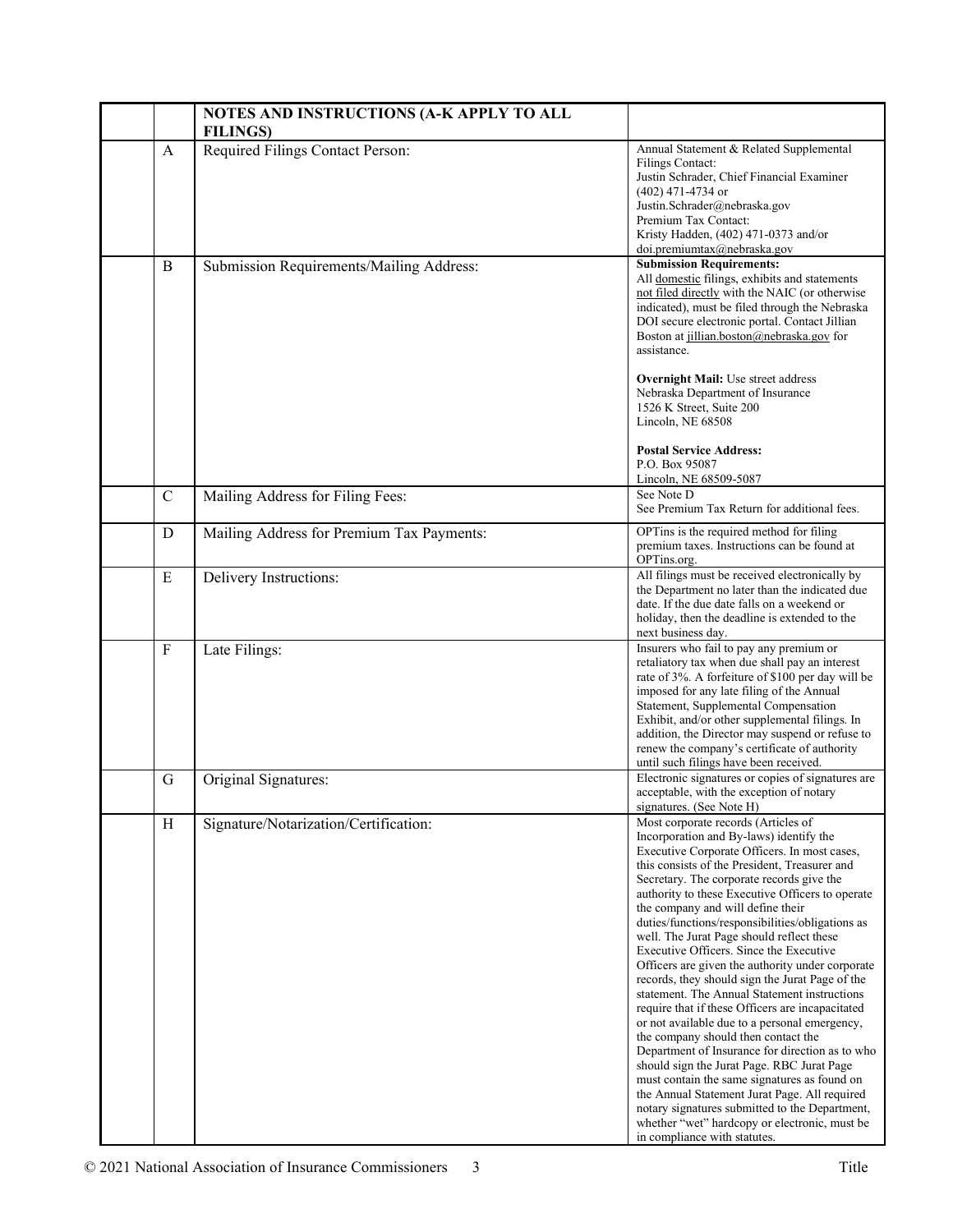| I            | Amended Filings:                                                 | Insurers must file amended items within 10                                                  |
|--------------|------------------------------------------------------------------|---------------------------------------------------------------------------------------------|
|              |                                                                  | days of their amendment, along with an                                                      |
|              |                                                                  | explanation of the amendments. If there are                                                 |
|              |                                                                  | signature requirements for the original filing,                                             |
|              |                                                                  | the same should be followed for any<br>amendment.                                           |
| J            | Exceptions from normal filings:                                  | Extensions, (not to exceed thirty days) for                                                 |
|              |                                                                  | financial filings may be granted for good and                                               |
|              |                                                                  | sufficient cause. See Neb.Rev.Stat. §44-322.                                                |
|              |                                                                  | Requests should be sent to:                                                                 |
|              |                                                                  | Justin Schrader, Chief Financial Examiner via<br>email to Justin.Schrader@nebraska.gov      |
| K            | Bar Codes (State or NAIC):                                       | NAIC bar codes must be placed on all filings.                                               |
|              |                                                                  | Please follow the instructions in the NAIC                                                  |
|              |                                                                  | Annual Statement Instructions.                                                              |
| L            | Signed Jurat:                                                    | See Note H                                                                                  |
| M            | <b>NONE Filings:</b>                                             | See NAIC Annual Statement Instructions                                                      |
| ${\bf N}$    | Filings new, discontinued or modified materially since last year | N/A                                                                                         |
| $\Omega$     | Supplemental Compensation Exhibit                                | The Supplemental Compensation Exhibit is a                                                  |
|              |                                                                  | mandatory filing for both foreign and domestic                                              |
|              |                                                                  | companies. See Neb.Rev.Stat. §44-322. See                                                   |
|              |                                                                  | NAIC Annual Statement Instructions, which                                                   |
|              |                                                                  | include the proper format. A template of the<br>form is also available at doi.ne.gov. There |
|              |                                                                  | should be a separate electronic filing for each                                             |
|              |                                                                  | entity in PDF format sent to:                                                               |
|              |                                                                  | DOI.CompExhibit@Nebraska.gov. The                                                           |
|              |                                                                  | Company Name & NAIC number should be in                                                     |
|              |                                                                  | the subject line.                                                                           |
|              |                                                                  | **Note: When preparing a "NONE" filing,<br>stating no salaries were paid, Part 1- questions |
|              |                                                                  | 1-3 must be completed and "NONE" marked in                                                  |
|              |                                                                  | Parts 2, 3, & 4. The Company Name and NAIC                                                  |
|              |                                                                  | number is to be at the top of the exhibit.                                                  |
|              |                                                                  | ***Note: DO NOT submit via the department                                                   |
|              |                                                                  | electronic portal.                                                                          |
| $\mathbf{P}$ | Actuarial Certification Related Annuity Non-forfeiture Ongoing   | Nebraska has not adopted Model Regulation<br>806 and does not require an actuarial          |
|              | Compliance for Equity Indexed Annuities                          | certification regarding compliance of equity-                                               |
|              |                                                                  | indexed annuities.                                                                          |
| Q            | Actuarial Opinion on Separate Accounts Funding Guaranteed        | Provide opinion for each Funding Agreement.                                                 |
|              | Minimum Benefit                                                  |                                                                                             |
| $\mathbb{R}$ | Actuarial Opinion on Synthetic Guaranteed Investment Contracts   | NE Title 210, Chapter 80, Synthetic                                                         |
|              |                                                                  | Guaranteed Investment Contracts. Nebraska                                                   |
|              |                                                                  | does not require the opinion to be separate from                                            |
|              |                                                                  | the entire entity opinion.                                                                  |
| ${\bf S}$    | Actuarial Opinion for Interest Indexed Universal Life:           | See Chapter 40, Section 010.02 of the Nebraska<br>Department Insurance Regulations.         |
| $\mathbf T$  | Actuarial Opinion Required by Modified Guaranteed Annuity        | Nebraska has not adopted Model Regulation                                                   |
|              |                                                                  | 255 and does not require an actuarial opinion                                               |
|              | Model Regulation                                                 | regarding Modified Guaranteed Annuities.                                                    |
| U            | <b>Audited Financial Reports</b>                                 | 82:§005.06 requires the Annual Audited                                                      |
|              |                                                                  | Financial Report to include a reconciliation if                                             |
|              |                                                                  | there are differences between the audited<br>statutory financial statements and the annual  |
|              |                                                                  | statement filed pursuant to NEB.REV.STAT.                                                   |
|              |                                                                  | §44-322, "NE Title 210, Chapter 56."                                                        |
|              |                                                                  | The Department will consider the filing                                                     |
|              |                                                                  | incomplete if there are differences and a                                                   |
|              |                                                                  | reconciliation and description are not included                                             |
|              |                                                                  | or is inadequate. The reconciliation and                                                    |
|              |                                                                  | descriptions need to make "all" changes fully                                               |
|              |                                                                  | and clearly understandable as to why the<br>change was made and by what amount "each"       |
|              |                                                                  | line item was changed. This requirement                                                     |
|              |                                                                  | applies to changes to both current year and                                                 |
|              |                                                                  | prior year amounts. In addition, the Department                                             |
|              |                                                                  | will expect correspondence from the Company                                                 |
|              |                                                                  | disclosing whether they intend to amend the                                                 |
|              |                                                                  | Annual Statement to agree with the audited<br>changes.                                      |
|              |                                                                  |                                                                                             |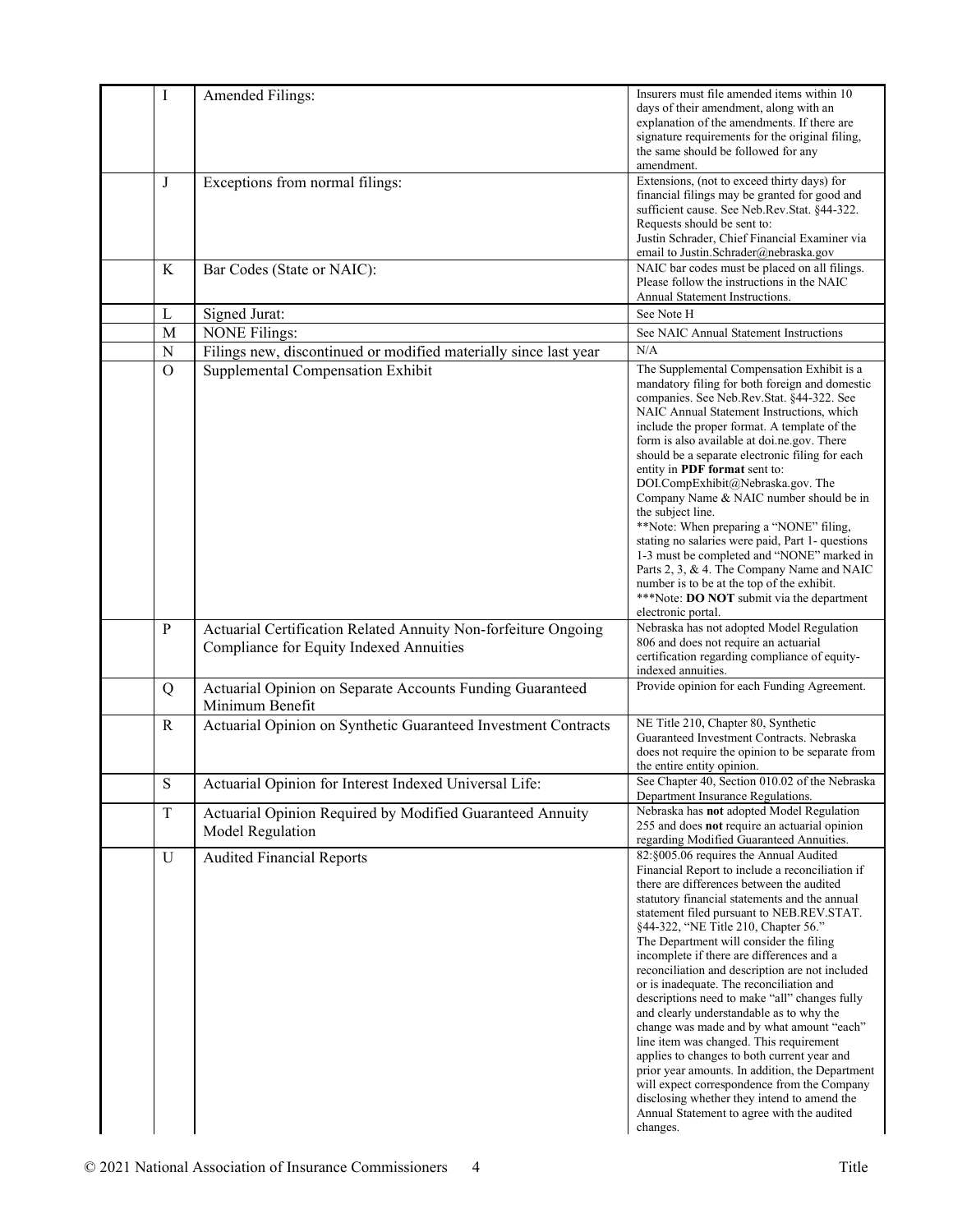|           |                                                     | 85: Designation & awareness letter only<br>applicable when first subject to the Rule or if<br>there is a change in Independent CPA. Section<br>006.03 requires notification within 5 days if<br>independent CPA has been dismissed or<br>resigns. A separate letter within 10 days should<br>disclose any disagreements, followed by a<br>response from the former independent CPA<br>whether they agree. "NE Title 210, Chapter 56,<br>Section ###".<br>86: "Management's Report of Internal Control<br>Over Financial Reporting" is required to be<br>filed from insurers with annual direct written<br>and assumed premiums $\geq$ \$500 million,<br>excluding reinsured crop and flood. This<br>requirement may be satisfied by filing a SEC<br>Section 404 Report plus an addendum, as<br>explained in Section 016.03. Insurers in any<br>RBC level event or in a hazardous condition<br>may also be required to file. See "NE Title 210,<br>Chapter 56, Section ###". |
|-----------|-----------------------------------------------------|-----------------------------------------------------------------------------------------------------------------------------------------------------------------------------------------------------------------------------------------------------------------------------------------------------------------------------------------------------------------------------------------------------------------------------------------------------------------------------------------------------------------------------------------------------------------------------------------------------------------------------------------------------------------------------------------------------------------------------------------------------------------------------------------------------------------------------------------------------------------------------------------------------------------------------------------------------------------------------|
| V         | Direct Business Page and Schedule T:                | Nebraska requires one copy of the Direct<br>Business Page for NE, and one copy of<br>Schedule T be submitted with the premium tax<br>filing via OPTins.                                                                                                                                                                                                                                                                                                                                                                                                                                                                                                                                                                                                                                                                                                                                                                                                                     |
| W         | Fraud Contact Form:                                 | The PDF form is located at<br>https://doi.nebraska.gov/sites/doi.nebraska.gov/<br>files/doc/Fraud%20Contact%20Form.pdf<br>Email to DOI.FraudPrevention@nebraska.gov.                                                                                                                                                                                                                                                                                                                                                                                                                                                                                                                                                                                                                                                                                                                                                                                                        |
| X         | Holding Company Filings:                            | Form A:<br>Send electronic copy in PDF format to Justin<br>Schrader at<br>Justin.Schrader@nebraska.gov.<br>Forms B, C, D, & F:<br>Submit via electronic portal in PDF format.<br>*Note: Forms B, C & F are required annually<br>on May 1st. Consistent with the Form B & C<br>filing requirements, the Form F is a state filing<br>only and should not be submitted by the<br>company to the NAIC. See Form F<br>Implementation Guide for Instructions.<br>*Note: this filing is intended to be submitted to<br>the lead state. For more information on lead<br>states, see the following from the NAIC—URL:<br>http://www.naic.org/public lead state report.ht<br>m<br><b>Dividend Notices:</b><br>Submit via electronic portal in PDF format.                                                                                                                                                                                                                             |
| BB        | Own Risk and Solvency Assessment (ORSA)             | See ORSA Guidance Manual for instructions.<br>The document is submitted to the lead state<br>only of the group, not the NAIC or each<br>domestic. Filing is due annually<br>NEB.REV.STAT. § 44-9006 & 44-9007. For<br>more information on lead states, see the<br>following from the NAIC at<br>http://www.naic.org/public_lead_state_report.ht<br>m. Submit copy in PDF format via electronic<br>portal.                                                                                                                                                                                                                                                                                                                                                                                                                                                                                                                                                                   |
| <b>CC</b> | Corporate Governance Annual Disclosure              | See Neb. Rev. Stat. 44-9101 to 44-9109 and NE<br>Title 210, Chapter 88. The document is<br>submitted to the lead state only of the group,<br>not the NAIC or each domestic. For more<br>information on lead states, see the following<br>from the NAIC at<br>http://www.naic.org/public_lead_state_report.ht<br>m. Submit in PDF format via electronic portal.                                                                                                                                                                                                                                                                                                                                                                                                                                                                                                                                                                                                              |
| DD        | Life PBR Exemption (formerly Companywide Exemption) | Must have been submitted by 6/30/2021 for<br>year-end 2021 reporting of 2021 issues. Must<br>be submitted by 6/30/2022 for reporting of<br>2022 issues. See AS instructions regarding<br>inclusion of exemption statement in 2nd quarter<br>2022 filings. Please request exemption form<br>from the Chief Actuary as NE has developed a                                                                                                                                                                                                                                                                                                                                                                                                                                                                                                                                                                                                                                     |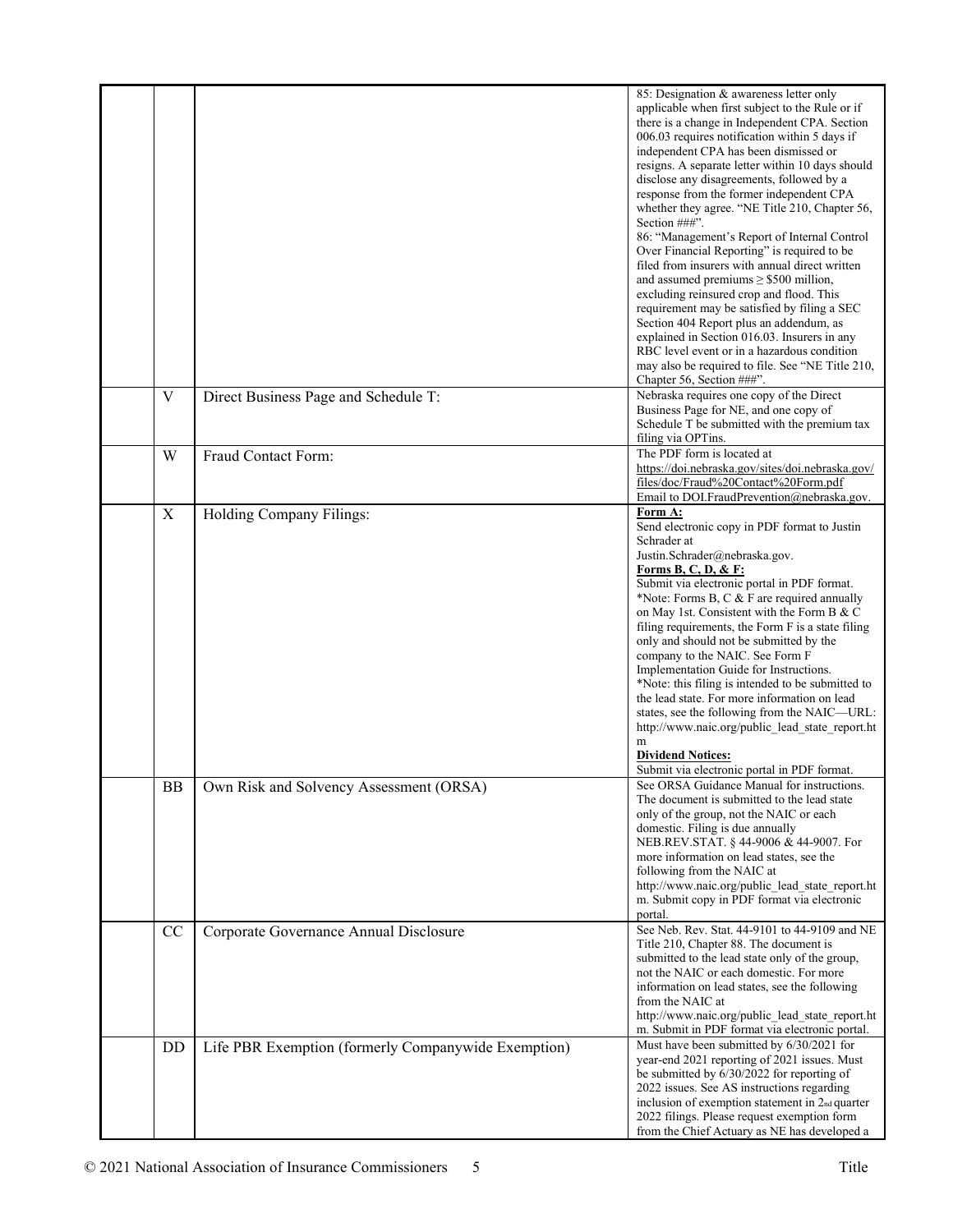|    |                                            | special form for consistency that we prefer<br>from each company requesting the exemption. |
|----|--------------------------------------------|--------------------------------------------------------------------------------------------|
| EE | `ontrolled<br>Producer<br>Report<br>Annuai | See Note B.                                                                                |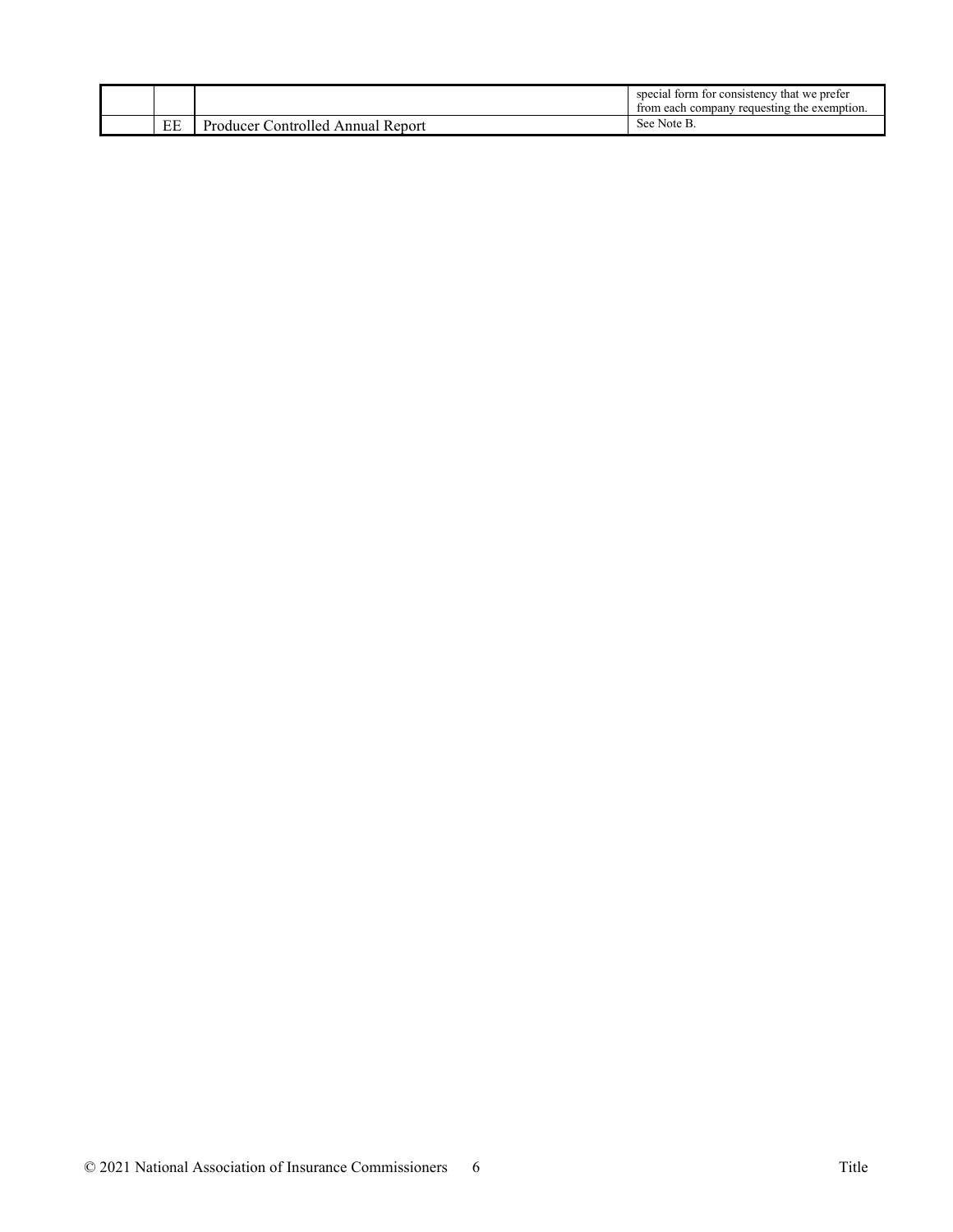#### **General Instructions For Companies to Use Checklist**

**Please Note: This state's instructions for companies to file with the NAIC are included in this Checklist. The NAIC will not be sending their own checklist this year.** 

## **Electronic filing is intended to be filing(s) submitted to the NAIC via the NAIC Internet Filing Site which eliminates the need for a company to submit diskettes or CD-ROM to the NAIC. Companies are not required to file hard copy filings with the NAIC.**

#### **Column (1) Checklist**

Companies may use the checklist to submit to a state, if the state requests it. Companies should copy the checklist and place an "x" in this column when submitting information to the state.

**Column (2) Line #**

Line # refers to a standard filing number used for easy reference. This line number may change from year to year.

#### **Column (3) Required Filings**

Name of item or form to be filed.

The *Annual Statement Electronic Filing* includes the annual statement data and all supplements due March 1, per the *Annual Statement Instructions.* This includes all detail investment schedules and other supplements for which the *Annual Statement Instructions* exempt printed detail.

The *March.PDF Filing* is the .pdf file for the annual statement, detail for investment schedules and all supplements due March 1.

The *Supplemental Electronic Filing* includes all supplements due April 1, per the *Annual Statement Instructions.*

The *Supplemental.PDF Filing* is the .pdf file for all supplements due April 1.

The *Quarterly Electronic Filing* includes the quarterly statement data.

The *Quarterly.PDF Filing* is the .pdf for quarterly statement data.

The *June.PDF Filing* is the .pdf file for the Audited Financial Statements and Accountants Letter of Qualifications.

## **Column (4) Number of Copies**

Indicates the number of copies that each foreign or domestic company is required to file for each type of form. The Blanks (EX) Task Force modified the 1999 *Annual Statement Instructions* to waive paper filings of certain NAIC supplements and certain investment schedule detail, if such investment schedule data is available to the states via the NAIC database. The checklists reflect this action taken by the Blanks (EX) Task Force. XXX appears in the "Number of Copies" "Foreign" column for the appropriate schedules and exhibits. **Some states have chosen to waive printed quarterly and annual statements from their foreign insurers and to rely upon the NAIC database for these filings. This waiver could include supplemental annual statement filings. The XXX in this column might signify that the state has waived the paper filing of the annual statement and all supplements.**

**Column (5) Due Date**

Indicates the date on which the company must file the form.

## **Column (6) Form Source**

This column contains one of three words: "NAIC," "State," or "Company," If this column contains "NAIC," the company must obtain the forms from the appropriate vendor. If this column contains "State," the state will provide the forms with the filing